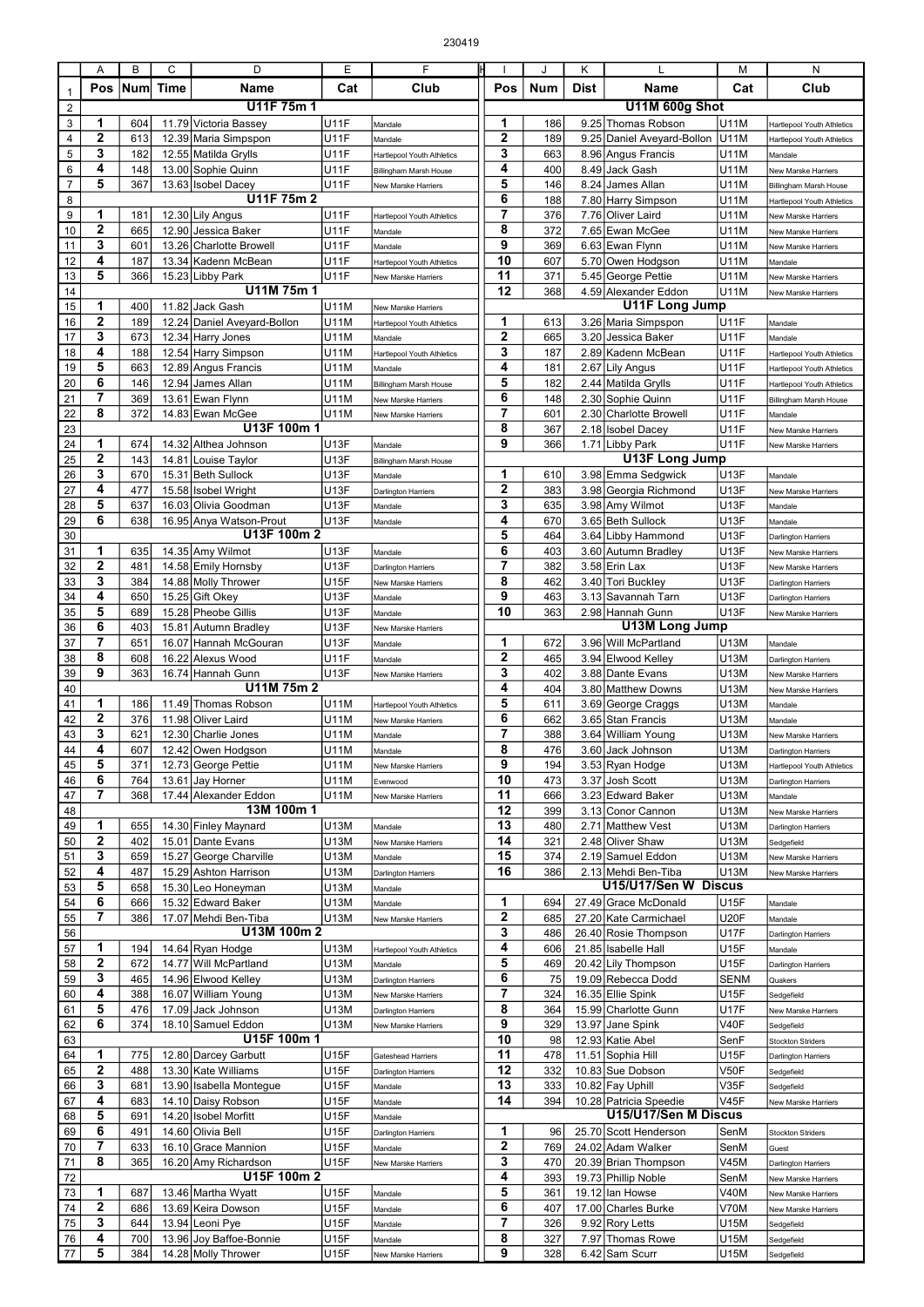|              | Α              | B   | C     | D                              | Ε           | F                          |                | J          | Κ    |                                                 | М           | N                                 |
|--------------|----------------|-----|-------|--------------------------------|-------------|----------------------------|----------------|------------|------|-------------------------------------------------|-------------|-----------------------------------|
|              | Pos            | Num | Time  | Name                           | Cat         | Club                       | Pos            | <b>Num</b> | Dist | Name                                            | Cat         | Club                              |
| $\mathbf{1}$ |                |     |       |                                |             |                            |                |            |      |                                                 |             |                                   |
| 78           | 6              | 137 | 14.71 | Jessica Dawson                 | U15F        | Billingham Marsh House     |                |            |      | U13F/M Discus                                   |             |                                   |
| 79           | 7              | 191 |       | 15.24 Isobel Hanley            | <b>U15F</b> | Hartlepool Youth Athletics | 1              | 610        |      | 16.99 Emma Sedgwick                             | <b>U13F</b> | Mandale                           |
| 80           | 8              | 324 |       | 15.33 Ellie Spink              | <b>U15F</b> | Sedgefield                 | $\overline{2}$ | 321        |      | 13.64 Oliver Shaw                               | U13M        | Sedgefield                        |
| 81           |                |     |       | U15F 100m 5                    |             |                            | 3              | 403        |      | 7.36 Autumn Bradley                             | <b>U13F</b> | New Marske Harriers               |
| 82           | 1              | 684 |       | 14.41 Naiomi Pye               | U15F        | Mandale                    | 4              | 608        |      | 7.15 Alexus Wood                                | <b>U11F</b> | Mandale                           |
| 83           | $\overline{2}$ | 193 |       | 15.16 Grace Kelly              | <b>U15F</b> | Hartlepool Youth Athletics |                |            |      | U17/Sen F Long Jump                             |             |                                   |
| 84           | 3              | 669 |       | 15.31 Libbi Forman             | <b>U15F</b> | Mandale                    | 1              | 682        |      | 4.54 Evie Miller                                | <b>U20F</b> | Mandale                           |
| 85           | 4              | 192 |       | 15.64 Caitlin Beattie          | U15F        | Hartlepool Youth Athletics | $\overline{2}$ | 696        |      | 4.34 Anya Lillie                                | <b>U20F</b> | Mandale                           |
| 86           | 5              | 136 |       | 16.47 Amelia Insall            | U15F        | Billingham Marsh House     | 3              | 401        |      | 4.27 Libby Currie                               | <b>U17F</b> | New Marske Harriers               |
| 87           | 6              | 378 |       | 17.91 Jaden Richardson         | U15f        | New Marske Harriers        | 4              | 198        |      | 3.88 Poppy Forster                              | <b>U17F</b> | <b>Hartlepool Youth Athletics</b> |
| 88           |                |     |       | U15F 100m 4                    |             |                            | 5              | 609        |      | 3.68 Saada Juma                                 | <b>U17F</b> | Mandale                           |
| 89           | 1              | 688 |       | 13.84 Madeline Gillis          | U15F        | Mandale                    | 6              | 603        |      | 3.17 Catherine Burns                            | <b>U20F</b> | Mandale                           |
| 90           | $\mathbf{2}$   | 255 |       | 14.31 Faith Andrews            | <b>U15F</b> | Richmond & Zetland         | 7              | 75         |      | 3.03 Rebecca Dodd                               | <b>SENM</b> | Quakers                           |
| 91           | 3              | 649 |       | 14.32 Busonna Okey             | U15F        | Mandale                    | 8              | 394        |      | 2.72 Patricia Speedie                           | <b>V45F</b> | New Marske Harriers               |
| 92           | 4              | 195 |       | 14.74 Ellie Clapham            | U15F        | Hartlepool Youth Athletics |                |            |      | U17/Sen M Long Jump                             |             |                                   |
| 93           | 5              | 653 |       | 14.88 Beth Brodie              | <b>U15F</b> | Mandale                    | 1              | 661        |      | 5.16 Daniel Brazukas                            | <b>U20M</b> | Mandale                           |
| 94           |                |     |       | U15M 100m 1                    |             |                            | $\overline{2}$ | 74         |      | 5.04 Dan Rowlands                               | V35M        | Quakers                           |
| 95           | 1              | 640 | 12.81 | <b>Jake Butler</b>             | U15M        | Mandale                    | 3              | 405        |      | 4.90 Matthew Walker                             | <b>U17M</b> | New Marske Harriers               |
| 96           | $\mathbf{2}$   | 482 |       | 12.94 Benedict Davies          | U15M        | Darlington Harriers        | 4              | 393        |      | 4.24 Phillip Noble                              | SenM        | New Marske Harriers               |
| 97           | 3              | 190 |       | 12.97 Fergus Green             | U15M        | Hartlepool Youth Athletics | 5              | 73         |      | 3.68 Paul Roberts                               | <b>V50M</b> | Quakers                           |
| 98           | 4              | 642 |       | 13.38 Norton Chinnery          | U15M        | Mandale                    |                |            |      | U15F Long Jump                                  |             |                                   |
| 99           | 5              | 648 |       | 13.43 Chieme Okey              | U15M        |                            | 1              | 681        |      | 4.78 Isabella Montegue                          | <b>U15F</b> |                                   |
| 100          | 6              | 690 |       | 13.71 Will French              | U15M        | Mandale                    | $\mathbf{2}$   | 384        |      | 4.55 Molly Thrower                              | U15F        | Mandale                           |
| 101          | $\overline{7}$ | 326 |       | 17.12 Rory Letts               | U15M        | Mandale                    | 3              | 686        |      | 4.32 Keira Dowson                               | U15F        | New Marske Harriers               |
|              | 8              |     |       |                                |             | Sedgefield                 | 4              |            |      |                                                 |             | Mandale                           |
| 102          |                | 328 |       | 17.33 Sam Scurr<br>U15M 100m 2 | U15M        | Sedgefield                 | 5              | 633        |      | 4.01 Grace Mannion                              | U15F        | Mandale                           |
| 103          |                |     |       |                                |             |                            |                | 684        |      | 3.70 Naiomi Pye                                 | U15F        | Mandale                           |
| 104          | 1              | 490 |       | 12.34 Nathanial Bell           | U15M        | Darlington Harriers        | 6              | 478        |      | 3.67 Sophia Hill                                | U15F        | <b>Darlington Harriers</b>        |
| 105          | $\overline{2}$ | 654 |       | 12.84 Tom Maynard              | U15M        | Mandale                    | $\overline{7}$ | 669        |      | 3.65 Libbi Forman                               | U15F        | Mandale                           |
| 106          | 3              | 334 |       | 13.48 Will Craggs              | U15M        | Sedgefield                 | 8              | 365        |      | 3.49 Amy Richardson                             | <b>U15F</b> | New Marske Harriers               |
| 107          | 4              | 676 |       | 14.61 Charlie Kaye             | U15M        | Mandale                    | 9              | 644        |      | 3.22 Leoni Pye                                  | <b>U15F</b> | Mandale                           |
| 108          | 5              | 147 |       | 14.63 Fraser Allan             | U15M        | Billingham Marsh House     | 10             | 378        |      | 3.12 Jaden Richardson                           | U15f        | New Marske Harriers               |
| 109          | 6              | 664 |       | 14.73 Terrell Iben             | U15M        | Mandale                    |                |            |      | <b>U15M Long Jump</b>                           |             |                                   |
| 110          | 7              | 327 |       | 15.47 Thomas Rowe              | U15M        | Sedgefield                 | 1              | 642        |      | 4.26 Norton Chinnery                            | U15M        | Mandale                           |
| 111          | 8              | 389 |       | 17.06 Riley Middleton          | U15M        | New Marske Harriers        | $\mathbf{2}$   | 618        |      | 3.74 Tommy Birse                                | U15M        | Mandale                           |
| 112          |                |     |       | Graded 100m 1                  |             |                            | 3              | 664        |      | 3.74 Terrell Iben                               | U15M        | Mandale                           |
| 113          | 1              | 671 |       | 11.42 Alex Nixon               | <b>U20M</b> | Mandale                    | 4              | 408        |      | 3.66 Thomas Halton                              | U15M        | New Marske Harriers               |
| 114          | $\mathbf{2}$   | 485 |       | 11.55 Ryan Stacey              | <b>U20M</b> | <b>Darlington Harriers</b> |                |            |      |                                                 |             |                                   |
| 115          | 3              | 616 |       | 11.81 William Calvert          | <b>U17F</b> | Mandale                    |                |            |      |                                                 |             |                                   |
| 116          | 4              | 492 |       | 12.09 Michael Bloor            | SenM        | Darlington Harriers        |                |            |      | Any queries please email Kate at tf@nysd.org.uk |             |                                   |
| 117          | 5              | 397 |       | 12.12 Kellen Hadfield          | U20M        | New Marske Harriers        |                |            |      |                                                 |             |                                   |
| 118          | 6              | 254 |       | 12.22 Richard Kirkham          | <b>U20M</b> | Richmond & Zetland         |                |            |      |                                                 |             |                                   |
| 119          | 7              | 675 |       | 12.34 Hedley Wordsworth        | U20M        | Mandale                    |                |            |      |                                                 |             |                                   |
| 120          | 8              | 96  |       | 12.83 Scott Henderson          | SenM        | <b>Stockton Striders</b>   |                |            |      |                                                 |             |                                   |
| 121          |                |     |       | Graded 100m 2                  |             |                            |                |            |      |                                                 |             |                                   |
| 122          | 1              | 660 |       | 12.15 Dominic Mason-Nixon      | <b>U17M</b> | Mandale                    |                |            |      |                                                 |             |                                   |
| 123          | $\mathbf 2$    | 678 |       | 12.44 Harry Berry              | <b>U17M</b> | Mandale                    |                |            |      |                                                 |             |                                   |
| 124          | 3              | 661 |       | 12.79 Daniel Brazukas          | <b>U20M</b> | Mandale                    |                |            |      |                                                 |             |                                   |
| 125          | 4              | 646 |       | 12.89 Thomas Hogg              | <b>U17M</b> | Mandale                    |                |            |      |                                                 |             |                                   |
| 126          | 5              | 636 |       | 13.15 Charlotte Kelsey         | U17F        | Mandale                    |                |            |      |                                                 |             |                                   |
| 127          | 6              | 489 |       | 13.69 Andy Harrison            | V35M        | Darlington Harriers        |                |            |      |                                                 |             |                                   |
| 128          | 7              | 76  |       | 14.05 Gareth Kyle              | <b>SENM</b> | Quakers                    |                |            |      |                                                 |             |                                   |
| 129          | 8              | 401 |       | 14.05 Libby Currie             | <b>U17F</b> | New Marske Harriers        |                |            |      |                                                 |             |                                   |
| 130          |                |     |       | Graded 100m 3                  |             |                            |                |            |      |                                                 |             |                                   |
| 131          | 1              | 677 |       | 11.80 Nathan Mottram           | <b>U20M</b> | Mandale                    |                |            |      |                                                 |             |                                   |
| 132          | $\mathbf 2$    | 693 |       | 12.22 Sean Harrison            | <b>U20M</b> | Mandale                    |                |            |      |                                                 |             |                                   |
| 133          | 3              | 74  |       | 13.49 Dan Rowlands             | V35M        | Quakers                    |                |            |      |                                                 |             |                                   |
| 134          | 4              | 680 |       | 13.62 Zoe Wilmot               | <b>U20F</b> | Mandale                    |                |            |      |                                                 |             |                                   |
| 135          | 5              | 773 |       | 13.88 Evie Hartley-Tull        | <b>U17F</b> | Loftus & Whitby            |                |            |      |                                                 |             |                                   |
| 136          | 6              | 667 |       | 14.34 Emily Hodgson            | <b>U17F</b> | Mandale                    |                |            |      |                                                 |             |                                   |
| 137          | 7              | 645 |       | 14.82 Amy Ruddock              | <b>U20F</b> | Mandale                    |                |            |      |                                                 |             |                                   |
| 138          | 8              | 774 |       | 16.23 Paul Noble               | V55M        | Redcar Running Club        |                |            |      |                                                 |             |                                   |
| 139          |                |     |       | Graded 100m 4                  |             |                            |                |            |      |                                                 |             |                                   |
| 140          | 1              | 32  |       | 13.80 Aaron Keys               | SenM        | Middlesbrough & Cleveland  |                |            |      |                                                 |             |                                   |
| $141$        | $\mathbf 2$    | 22  |       | 14.08 Kristan Malcolm          | V35M        | Middlesbrough & Cleveland  |                |            |      |                                                 |             |                                   |
| 142          | 3              | 330 |       | 14.11 Mark Raine               | V40M        | Sedgefield                 |                |            |      |                                                 |             |                                   |
| 143          | 4              | 647 |       | 14.29 Hayley Richardson        | V35F        | Mandale                    |                |            |      |                                                 |             |                                   |
| 144          | 5              | 73  |       | 14.66 Paul Roberts             | V50M        | Quakers                    |                |            |      |                                                 |             |                                   |
| 145          | 6              | 24  |       | 15.09 Martin Vasey             | <b>V40M</b> | Middlesbrough & Cleveland  |                |            |      |                                                 |             |                                   |
| 146          | 7              | 259 |       | 15.28 M Butcher                | <b>U17F</b> | Richmond & Zetland         |                |            |      |                                                 |             |                                   |
| 147          | 8              | 28  |       | 15.99 Keith Binoff             | <b>V40M</b> | Middlesbrough & Cleveland  |                |            |      |                                                 |             |                                   |
| 148          |                |     |       | Graded 100m 5                  |             |                            |                |            |      |                                                 |             |                                   |
| 149          | 1              | 483 |       | 14.45 John Hall                | V60M        | Darlington Harriers        |                |            |      |                                                 |             |                                   |
| 150          | 2              | 72  |       | 14.57 David Jones              | V45M        | Quakers                    |                |            |      |                                                 |             |                                   |
| 151          | 3              | 99  |       | 14.91 Antony Hamling           | V40M        | Stockton Striders          |                |            |      |                                                 |             |                                   |
| 152          | 4              | 139 |       | 15.02 Rebecca Dawson           | <b>U17F</b> | Billingham Marsh House     |                |            |      |                                                 |             |                                   |
| 153          | 5              | 21  |       | 15.75 Paul Garrens             | V45M        | Middlesbrough & Cleveland  |                |            |      |                                                 |             |                                   |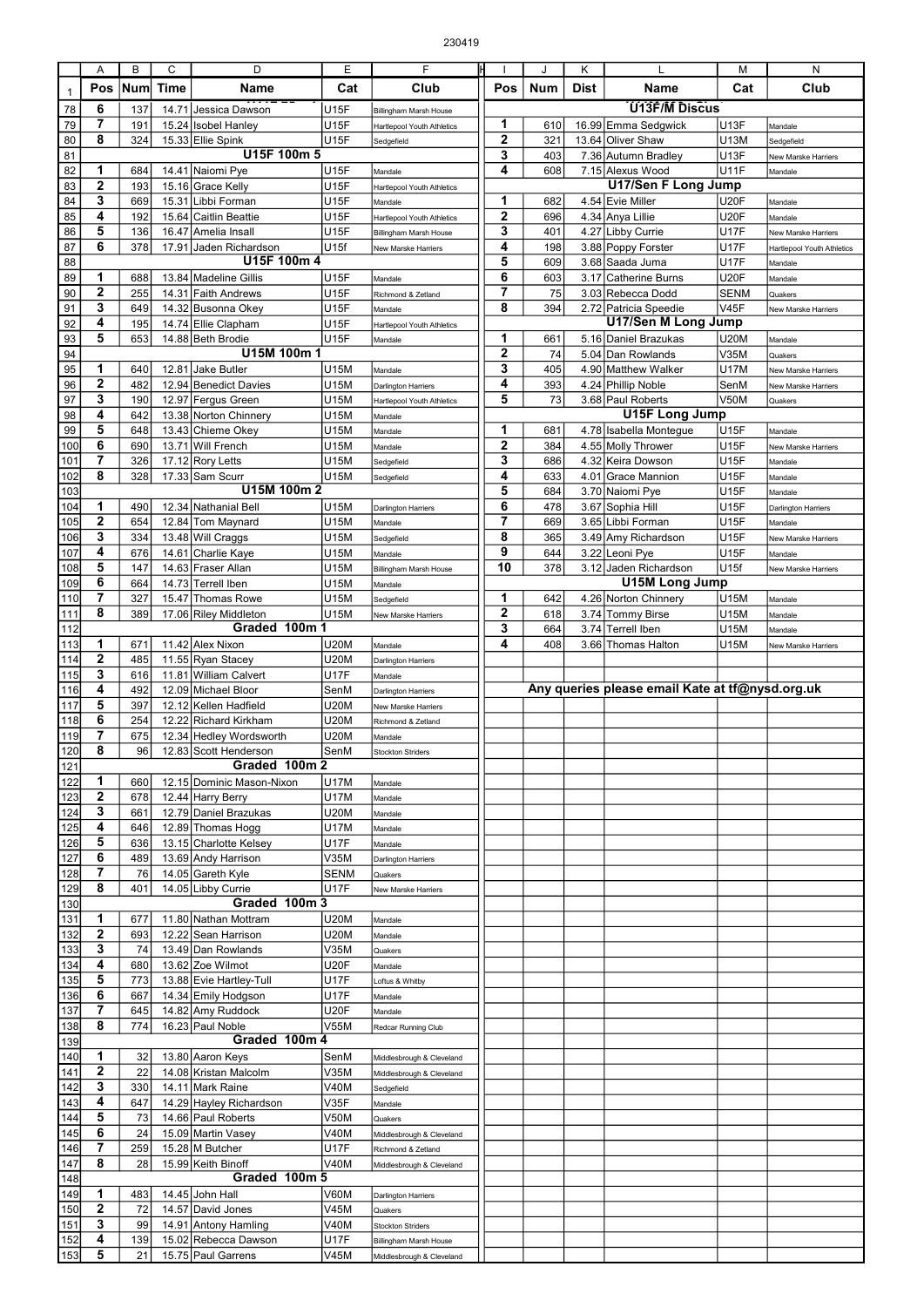|                  | Α                 | В   | C           | D                                                      | Ε                | F                                                 | IН  | J   | Κ           | L    | M   | N    |
|------------------|-------------------|-----|-------------|--------------------------------------------------------|------------------|---------------------------------------------------|-----|-----|-------------|------|-----|------|
|                  | Pos               | Num | <b>Time</b> | Name                                                   | Cat              | Club                                              | Pos | Num | <b>Dist</b> | Name | Cat | Club |
| $\mathbf{1}$     |                   |     |             |                                                        |                  |                                                   |     |     |             |      |     |      |
| 154              | 6                 | 27  |             | 17.11 Janet Stainsby                                   | V50F             | Middlesbrough & Cleveland                         |     |     |             |      |     |      |
| 155              |                   |     |             | Graded 100m 6                                          |                  |                                                   |     |     |             |      |     |      |
| 156              | 1                 | 772 |             | 16.66 David Fender                                     | <b>V50M</b>      | Guest                                             |     |     |             |      |     |      |
| 157              | $\mathbf 2$       | 42  |             | 16.93 Christopher McGrath                              | SenM             | Hartlepool Burn Road                              |     |     |             |      |     |      |
| 158              | 3                 | 332 |             | 17.85 Sue Dobson                                       | <b>V50F</b>      | Sedgefield                                        |     |     |             |      |     |      |
| 159              | 4                 | 333 |             | 18.23 Fay Uphill                                       | V35F             | Sedgefield                                        |     |     |             |      |     |      |
| 160              |                   |     |             | U13F 800m 1                                            |                  |                                                   |     |     |             |      |     |      |
| 161              | 1                 |     |             | 625 1.33.91 Eden Creasey                               | U13F             | Mandale                                           |     |     |             |      |     |      |
| 162              | 2                 |     |             | 462 2.39.94 Tori Buckley                               | <b>U13F</b>      | <b>Darlington Harriers</b>                        |     |     |             |      |     |      |
| 163              | 3                 |     |             | 464 2.40.88 Libby Hammond                              | <b>U13F</b>      | <b>Darlington Harriers</b>                        |     |     |             |      |     |      |
| 164              | 4                 |     |             | 697 2.44.28 Freya Lillie                               | <b>U13F</b>      | Mandale                                           |     |     |             |      |     |      |
| 165              | 5                 |     |             | 627 2.45.83 Grace Pettit                               | U13F             | Mandale                                           |     |     |             |      |     |      |
| 166              | 6                 |     |             | 619 2.51.18 Jennifer Iceton                            | U13F             | Mandale                                           |     |     |             |      |     |      |
| 167              | 7                 |     |             | 463 2.53.18 Savannah Tarn                              | <b>U13F</b>      | Darlington Harriers                               |     |     |             |      |     |      |
| 168              | 8                 |     |             | 338 3.10.53 Lillie Graham                              | <b>U13F</b>      | Sedgefield                                        |     |     |             |      |     |      |
| 169              |                   |     |             | U13F 800m 2                                            |                  |                                                   |     |     |             |      |     |      |
| 170              | 1                 |     |             | 383 2.47.73 Georgia Richmond                           | <b>U13F</b>      | New Marske Harriers                               |     |     |             |      |     |      |
| 171              | $\mathbf 2$       |     |             | 382 2.49.7 Erin Lax                                    | <b>U13F</b>      | New Marske Harriers                               |     |     |             |      |     |      |
| 172              | 3                 |     |             | 777 2.57.06 Aimee Ramsdale                             | U13F             | Guest                                             |     |     |             |      |     |      |
| 173              | 4                 |     |             | 143 3.04.91 Louise Taylor                              | <b>U13F</b>      | Billingham Marsh House                            |     |     |             |      |     |      |
| 174              | 5                 |     |             | 142 3.07.84 Emily Hodgson                              | U13F             | Billingham Marsh House                            |     |     |             |      |     |      |
| 175              | 6                 |     |             | 363 3.16.40 Hannah Gunn<br>U13M 800m 1                 | U13F             | New Marske Harriers                               |     |     |             |      |     |      |
| 176              |                   |     |             |                                                        |                  |                                                   |     |     |             |      |     |      |
| 177              | 1<br>$\mathbf{2}$ |     |             | 199 2.27.07 Oliver Duthie                              | U13M             | <b>Hartlepool Youth Athletics</b>                 |     |     |             |      |     |      |
| 178              |                   |     |             | 404 2.30.15 Matthew Downs                              | U13M             | New Marske Harriers                               |     |     |             |      |     |      |
| 179              | 3<br>4            |     |             | 611 2.40.27 George Craggs                              | U13M             | Mandale                                           |     |     |             |      |     |      |
| 180              | 5                 |     |             | 655 2.53.23 Finley Maynard<br>399 2.565.9 Conor Cannon | U13M<br>U13M     | Mandale                                           |     |     |             |      |     |      |
| <u>181</u>       | 6                 |     |             |                                                        |                  | New Marske Harriers                               |     |     |             |      |     |      |
| 182              | 7                 |     |             | 386 3.01.49 Mehdi Ben-Tiba                             | U13M             | New Marske Harriers                               |     |     |             |      |     |      |
| 183              | 8                 |     |             | 476 3.20.91 Jack Johnson                               | U13M             | <b>Darlington Harriers</b>                        |     |     |             |      |     |      |
| 184              |                   |     |             | 374 3.25.07 Samuel Eddon<br>U13M 800m 2                | U13M             | New Marske Harriers                               |     |     |             |      |     |      |
| 185<br>186       | 1                 |     |             | 620 2.22.83 Christy O'Hare                             |                  |                                                   |     |     |             |      |     |      |
| 187              | 2                 |     |             | 622 2.33.52 Ethan Marron                               | U13M<br>U13M     | Mandale                                           |     |     |             |      |     |      |
| 188              | 3                 |     |             | 471 2.37.52 Harry Lyons                                | U13M             | Mandale                                           |     |     |             |      |     |      |
| 189              | 4                 |     |             | 473 2.40.86 Josh Scott                                 | U13M             | <b>Darlington Harriers</b>                        |     |     |             |      |     |      |
| 190              | 5                 |     |             | 465 2.42.20 Elwood Kelley                              | U13M             | Darlington Harriers                               |     |     |             |      |     |      |
| 191              | 6                 |     |             | 487 2.43.73 Ashton Harrison                            | U13M             | Darlington Harriers                               |     |     |             |      |     |      |
| 192              | 7                 |     |             | 388 2.48.16 William Young                              | U13M             | <b>Darlington Harriers</b><br>New Marske Harriers |     |     |             |      |     |      |
| 193              | 8                 |     |             | 480 3.05.33 Matthew Vest                               | U13M             |                                                   |     |     |             |      |     |      |
| 194              |                   |     |             | U15F 800m 1                                            |                  | <b>Darlington Harriers</b>                        |     |     |             |      |     |      |
| 195              | 1                 |     |             | 624 2.23.73 Lois Creasey                               | U <sub>15F</sub> | Mandale                                           |     |     |             |      |     |      |
| $\overline{196}$ | 2                 |     |             | 375 2.35.25 Isobelle Troop                             | U <sub>15F</sub> | New Marske Harriers                               |     |     |             |      |     |      |
| 197              | 3                 |     |             | 461 2.36.21 Mia Wetherill                              | U15F             | <b>Darlington Harriers</b>                        |     |     |             |      |     |      |
| 198              | 4                 |     |             | 478 2.36.79 Sophia Hill                                | U15F             | <b>Darlington Harriers</b>                        |     |     |             |      |     |      |
| 199              | 5                 |     |             | 257 2.45.43 H McCowie                                  | U15F             | Richmond & Zetland                                |     |     |             |      |     |      |
| 200              | 6                 |     |             | 467 2.50.09 Macy Kelly                                 | U15F             | <b>Darlington Harriers</b>                        |     |     |             |      |     |      |
| 201              | 7                 |     |             | 197 2.50.95 Scarlett Parker                            | U15F             | Hartlepool Youth Athletics                        |     |     |             |      |     |      |
| 202              | 8                 |     |             | 324 2.56.51 Ellie Spink                                | <b>U15F</b>      | Sedgefield                                        |     |     |             |      |     |      |
| 203              |                   |     |             | U15F 800m 2                                            |                  |                                                   |     |     |             |      |     |      |
| 204              | 1                 |     |             | 623 2.27.45 Isobel Herbert                             | <b>U15F</b>      | Mandale                                           |     |     |             |      |     |      |
| 205              | 2                 |     |             | 695 2.28.76 Katie Lowe                                 | <b>U15F</b>      | Mandale                                           |     |     |             |      |     |      |
| 206              | 3                 |     |             | 698 2.29.02 Imogen Lillie                              | U15F             | Mandale                                           |     |     |             |      |     |      |
| 207              | 4                 |     |             | 631 2.29.06 Poppie Addison                             | U15F             | Mandale                                           |     |     |             |      |     |      |
| 208              | 5                 |     |             | 612 2.29.25 Emma McNeill                               | U15F             | Mandale                                           |     |     |             |      |     |      |
| 209              | 6                 |     |             | 137 2.47.53 Jessica Dawson                             | <b>U15F</b>      | Billingham Marsh House                            |     |     |             |      |     |      |
| 210              | 7                 |     |             | 136 3.08.68 Amelia Insall                              | <b>U15F</b>      | Billingham Marsh House                            |     |     |             |      |     |      |
| 211              |                   |     |             | U15M 800m 1                                            |                  |                                                   |     |     |             |      |     |      |
| 212              | 1                 |     |             | 196 2.26.22 Scott Temple                               | U15M             | Hartlepool Youth Athletics                        |     |     |             |      |     |      |
| 213              | 2                 |     |             | 654 2.35.49 Tom Maynard                                | U15M             | Mandale                                           |     |     |             |      |     |      |
| 214              | 3                 |     |             | 327 2.36.06 Thomas Rowe                                | U15M             | Sedgefield                                        |     |     |             |      |     |      |
| 215              | 4                 |     |             | 185 2.46.73 Archie Elson                               | U15M             | Hartlepool Youth Athletics                        |     |     |             |      |     |      |
| 216              | 5                 |     |             | 326 2.47.40 Rory Letts                                 | U15M             | Sedgefield                                        |     |     |             |      |     |      |
| 217              | 6                 |     |             | 256 2.48.54 D Wilford                                  | U15M             | Richmond & Zetland                                |     |     |             |      |     |      |
| 218              | 7                 |     |             | 676 2.52.7 Charlie Kaye                                | U15M             | Mandale                                           |     |     |             |      |     |      |
| 219              | 8                 |     |             | 328 3.04.73 Sam Scurr                                  | U15M             | Sedgefield                                        |     |     |             |      |     |      |
| 220              |                   |     |             | U15M 800m 2                                            |                  |                                                   |     |     |             |      |     |      |
| 221              | 1                 |     |             | 135 2.16.50 Rohan Teasdale                             | U15M             | Billingham Marsh House                            |     |     |             |      |     |      |
| 222              | 2                 |     |             | 334 2.26.81 Will Craggs                                | U15M             | Sedgefield                                        |     |     |             |      |     |      |
| 223              | 3                 |     |             | 140 2.27.59 Ben Hodgson                                | U15M             | Billingham Marsh House                            |     |     |             |      |     |      |
| 224              | 4                 |     |             | 241 2.32.49 Joseph Reeve                               | U15M             | Richmond & Zetland                                |     |     |             |      |     |      |
| 225              | 5                 |     |             | 147 2.36.97 Fraser Allan                               | U15M             | Billingham Marsh House                            |     |     |             |      |     |      |
| 226              | 6                 |     |             | 408 2.37.41 Thomas Halton                              | U15M             | New Marske Harriers                               |     |     |             |      |     |      |
| 227              | 7                 |     |             | 389 2.46.62 Riley Middleton                            | U15M             | New Marske Harriers                               |     |     |             |      |     |      |
| 228              | 8                 |     |             | 668 3.00.48 Callum Bell                                | U15M             | Mandale                                           |     |     |             |      |     |      |
| 229              |                   |     |             | Graded 800m 1                                          |                  |                                                   |     |     |             |      |     |      |